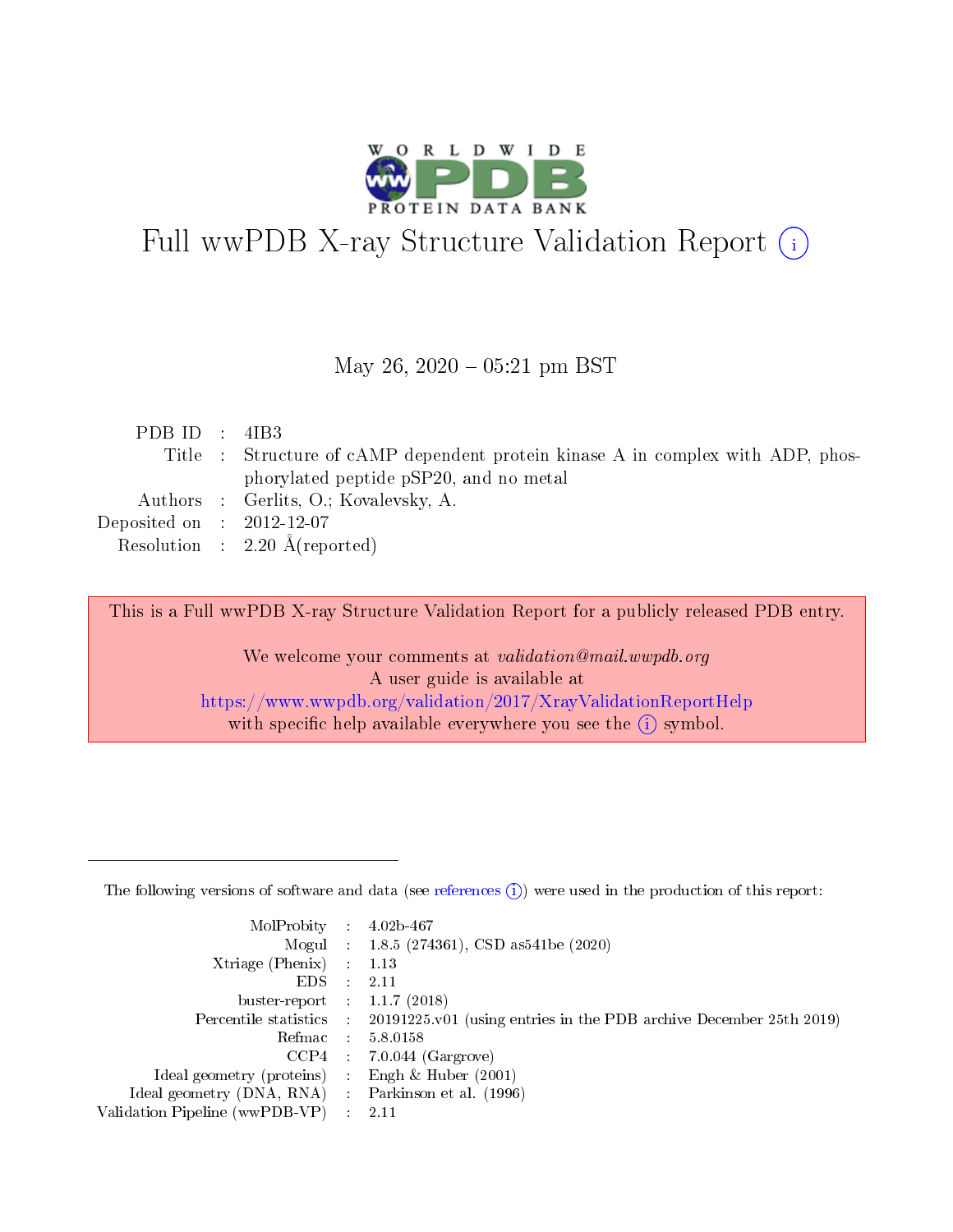# 1 [O](https://www.wwpdb.org/validation/2017/XrayValidationReportHelp#overall_quality)verall quality at a glance  $(i)$

The following experimental techniques were used to determine the structure: X-RAY DIFFRACTION

The reported resolution of this entry is 2.20 Å.

Percentile scores (ranging between 0-100) for global validation metrics of the entry are shown in the following graphic. The table shows the number of entries on which the scores are based.



| Metric                | Whole archive<br>$(\#\text{Entries})$ | Similar resolution<br>$(\#\text{Entries}, \, \text{resolution range}(\textup{\AA}))$ |
|-----------------------|---------------------------------------|--------------------------------------------------------------------------------------|
| $R_{free}$            | 130704                                | 4898 (2.20-2.20)                                                                     |
| Clashscore            | 141614                                | $5594(2.20-2.20)$                                                                    |
| Ramachandran outliers | 138981                                | $5503(2.20-2.20)$                                                                    |
| Sidechain outliers    | 138945                                | $5504(2.20-2.20)$                                                                    |
| RSRZ outliers         | 127900                                | $4800(2.20-2.20)$                                                                    |

The table below summarises the geometric issues observed across the polymeric chains and their fit to the electron density. The red, orange, yellow and green segments on the lower bar indicate the fraction of residues that contain outliers for  $>=3, 2, 1$  and 0 types of geometric quality criteria respectively. A grey segment represents the fraction of residues that are not modelled. The numeric value for each fraction is indicated below the corresponding segment, with a dot representing fractions  $\epsilon=5\%$  The upper red bar (where present) indicates the fraction of residues that have poor fit to the electron density. The numeric value is given above the bar.

| Mol | Chain | $\vert$ Length  | Quality of chain |     |    |
|-----|-------|-----------------|------------------|-----|----|
|     |       | $356\,$         | 3%<br>82%        | 12% | 5% |
|     |       | $\overline{20}$ | 5%<br>30%<br>65% |     | 5% |

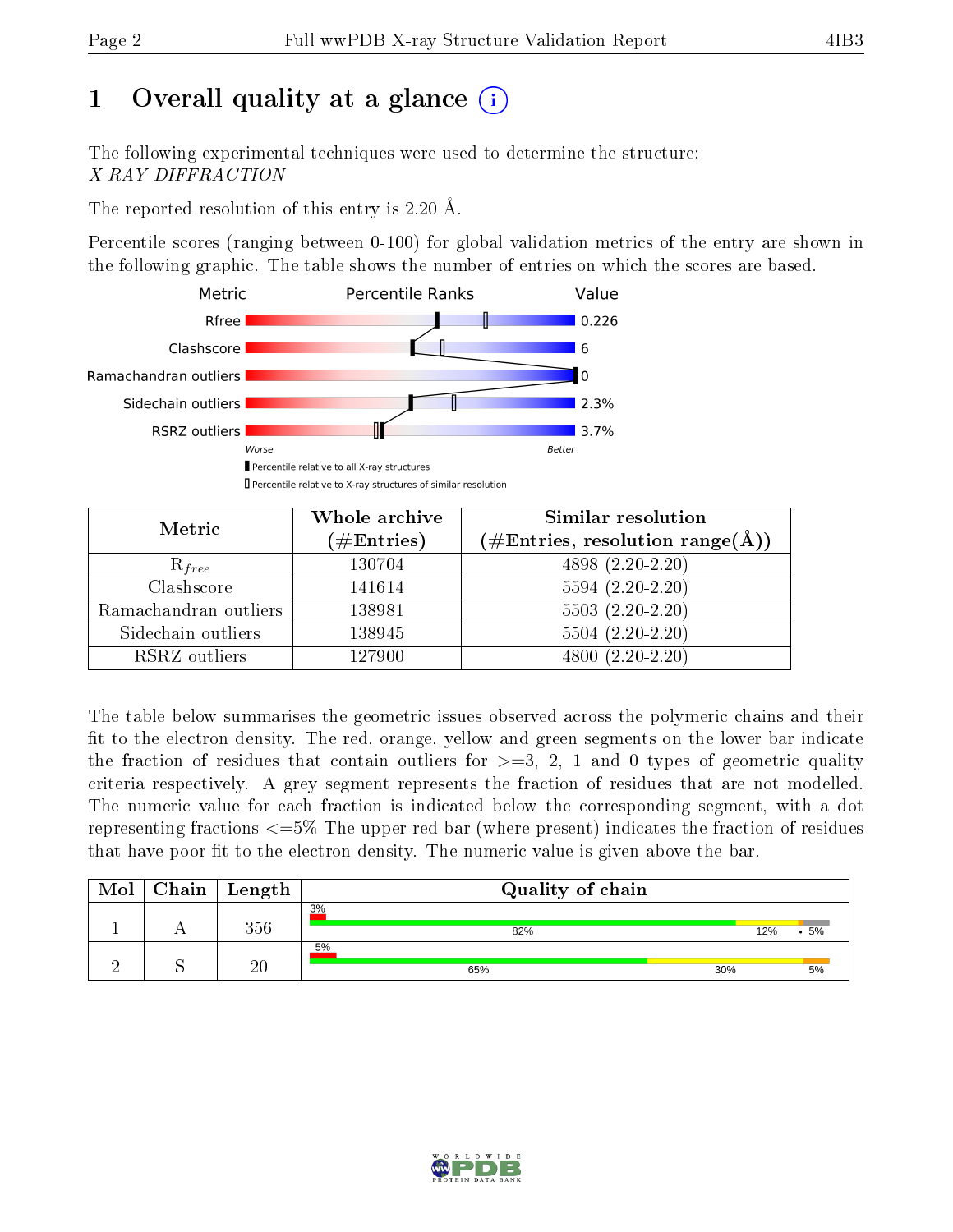# 2 Entry composition (i)

There are 4 unique types of molecules in this entry. The entry contains 3244 atoms, of which 0 are hydrogens and 0 are deuteriums.

In the tables below, the ZeroOcc column contains the number of atoms modelled with zero occupancy, the AltConf column contains the number of residues with at least one atom in alternate conformation and the Trace column contains the number of residues modelled with at most 2 atoms.

Molecule 1 is a protein called cAMP-dependent protein kinase catalytic subunit alpha.

| Mol | Chain Residues | $\rm{Atoms}$            |      |     |     |  | $\text{ZeroOcc}$   AltConf   Trace |  |  |
|-----|----------------|-------------------------|------|-----|-----|--|------------------------------------|--|--|
|     | 339            | $\rm Total$<br>$2804\,$ | 1813 | 469 | 511 |  |                                    |  |  |

There are 6 discrepancies between the modelled and reference sequences:

| Chain |      | Residue   Modelled | Actual | Comment                            | Reference |
|-------|------|--------------------|--------|------------------------------------|-----------|
|       | – 5  | <b>HIS</b>         |        | <b>EXPRESSION TAG   UNP P05132</b> |           |
|       |      | <b>HIS</b>         |        | EXPRESSION TAG   UNP P05132        |           |
|       | -3   | <b>HIS</b>         |        | EXPRESSION TAG   UNP P05132        |           |
|       | $-2$ | <b>HIS</b>         |        | EXPRESSION TAG   UNP P05132        |           |
|       |      | <b>HIS</b>         |        | EXPRESSION TAG   UNP P05132        |           |
|       |      | HIS                |        | <b>EXPRESSION TAG   UNP P05132</b> |           |

Molecule 2 is a protein called phosphorylated pseudo-substrate peptide pSP20.

| Mol | Chain   Residues |              |                              | Atoms |  | $\text{ZeroOcc} \mid \text{AltConf} \mid \text{Trace}$ |  |
|-----|------------------|--------------|------------------------------|-------|--|--------------------------------------------------------|--|
|     | 20               | Total<br>159 | $\sim$ $\sim$ $\sim$<br>93 - | - 31  |  |                                                        |  |

• Molecule 3 is ADENOSINE-5'-DIPHOSPHATE (three-letter code: ADP) (formula:  $C_{10}H_{15}N_5O_{10}P_2$ .

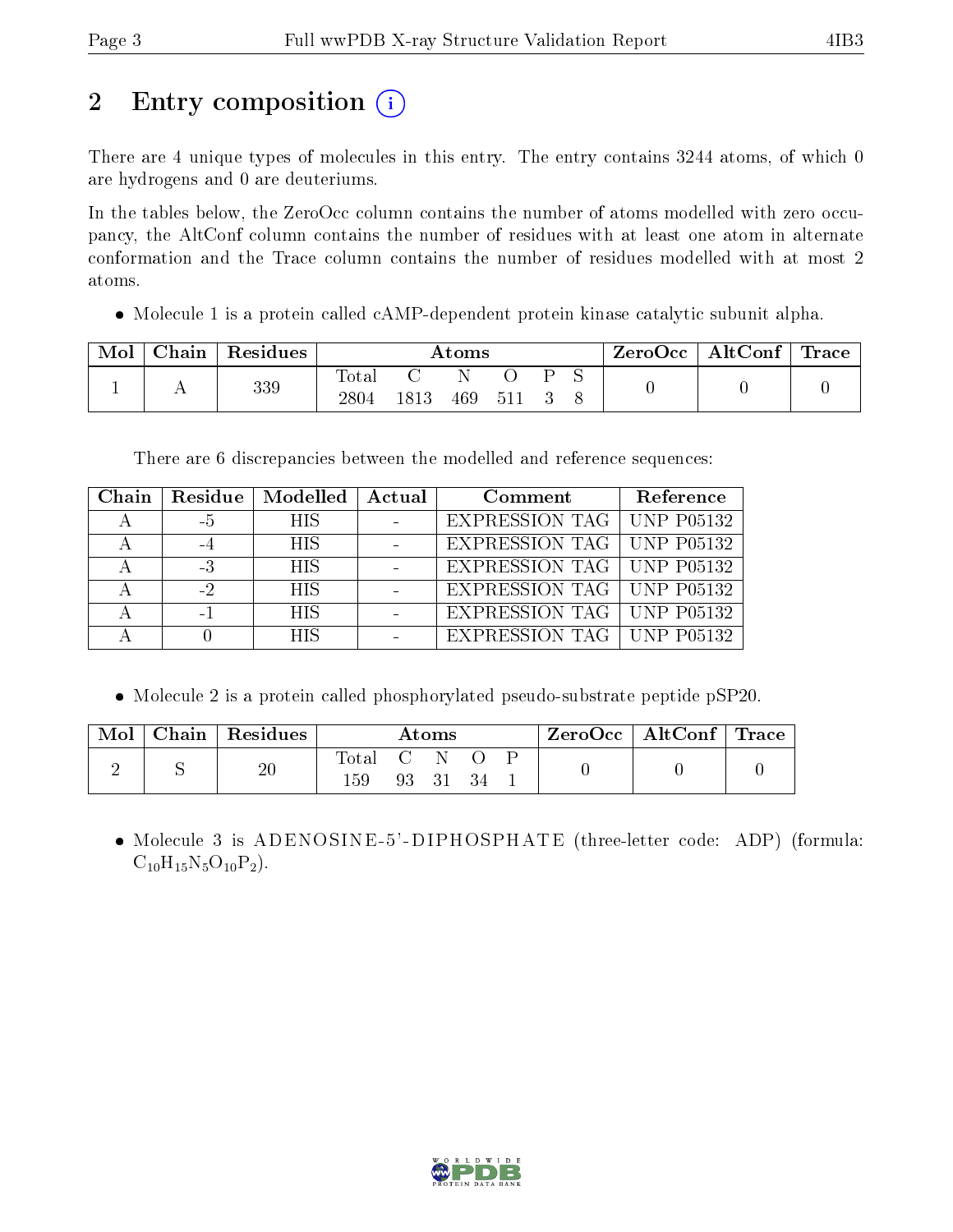

| Mol | Chain   Residues | Atoms       |  |  | $ZeroOcc$   AltConf |  |  |
|-----|------------------|-------------|--|--|---------------------|--|--|
|     |                  | Total C N – |  |  |                     |  |  |

• Molecule 4 is water.

|  | Mol   Chain   Residues | Atoms                 | $ZeroOcc \mid AltConf \mid$ |
|--|------------------------|-----------------------|-----------------------------|
|  | 234                    | Total O<br>234<br>234 |                             |
|  | 20                     | Total O<br>20<br>20   |                             |

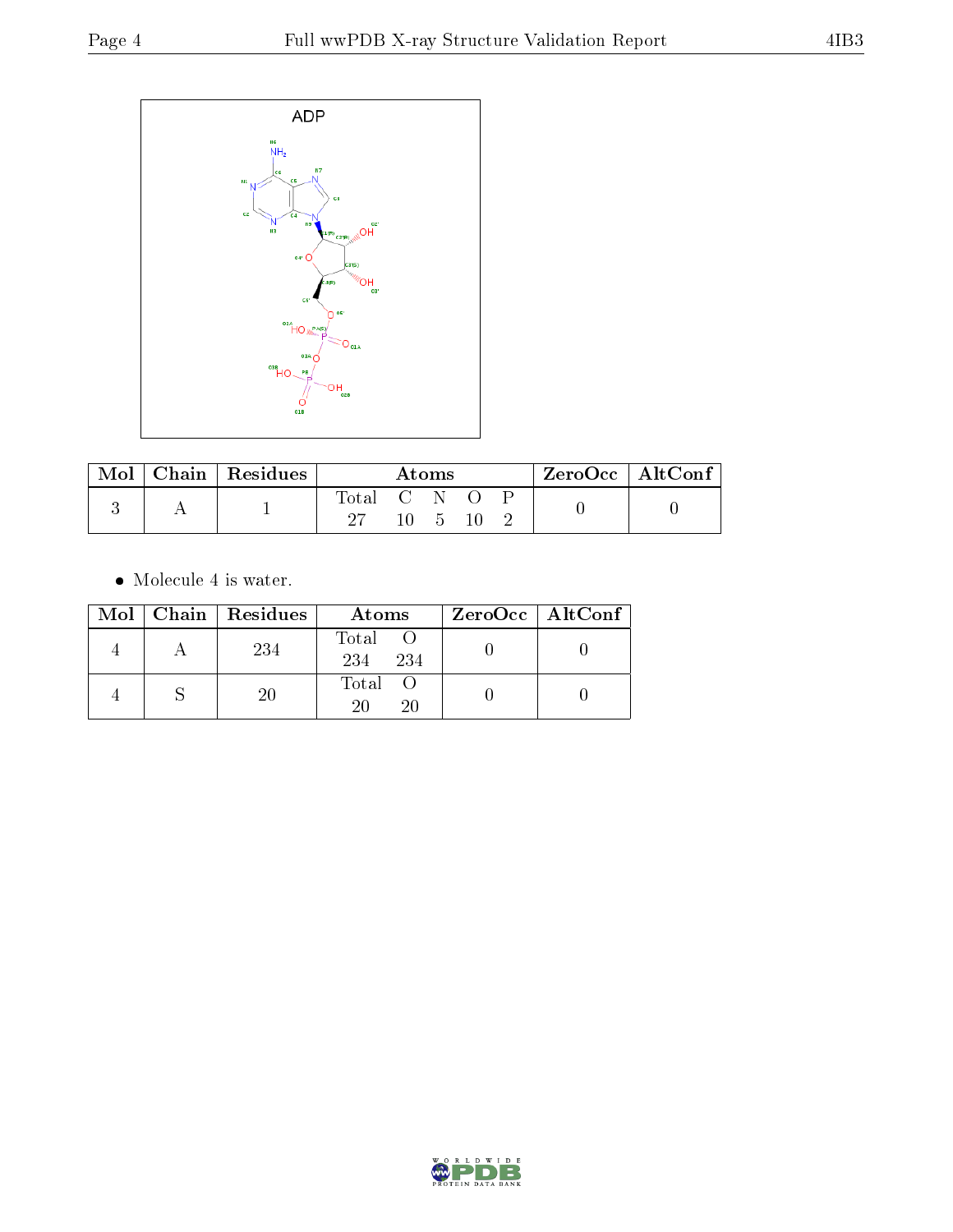# 3 Residue-property plots  $(i)$

These plots are drawn for all protein, RNA and DNA chains in the entry. The first graphic for a chain summarises the proportions of the various outlier classes displayed in the second graphic. The second graphic shows the sequence view annotated by issues in geometry and electron density. Residues are color-coded according to the number of geometric quality criteria for which they contain at least one outlier: green  $= 0$ , yellow  $= 1$ , orange  $= 2$  and red  $= 3$  or more. A red dot above a residue indicates a poor fit to the electron density (RSRZ  $> 2$ ). Stretches of 2 or more consecutive residues without any outlier are shown as a green connector. Residues present in the sample, but not in the model, are shown in grey.

• Molecule 1: cAMP-dependent protein kinase catalytic subunit alpha



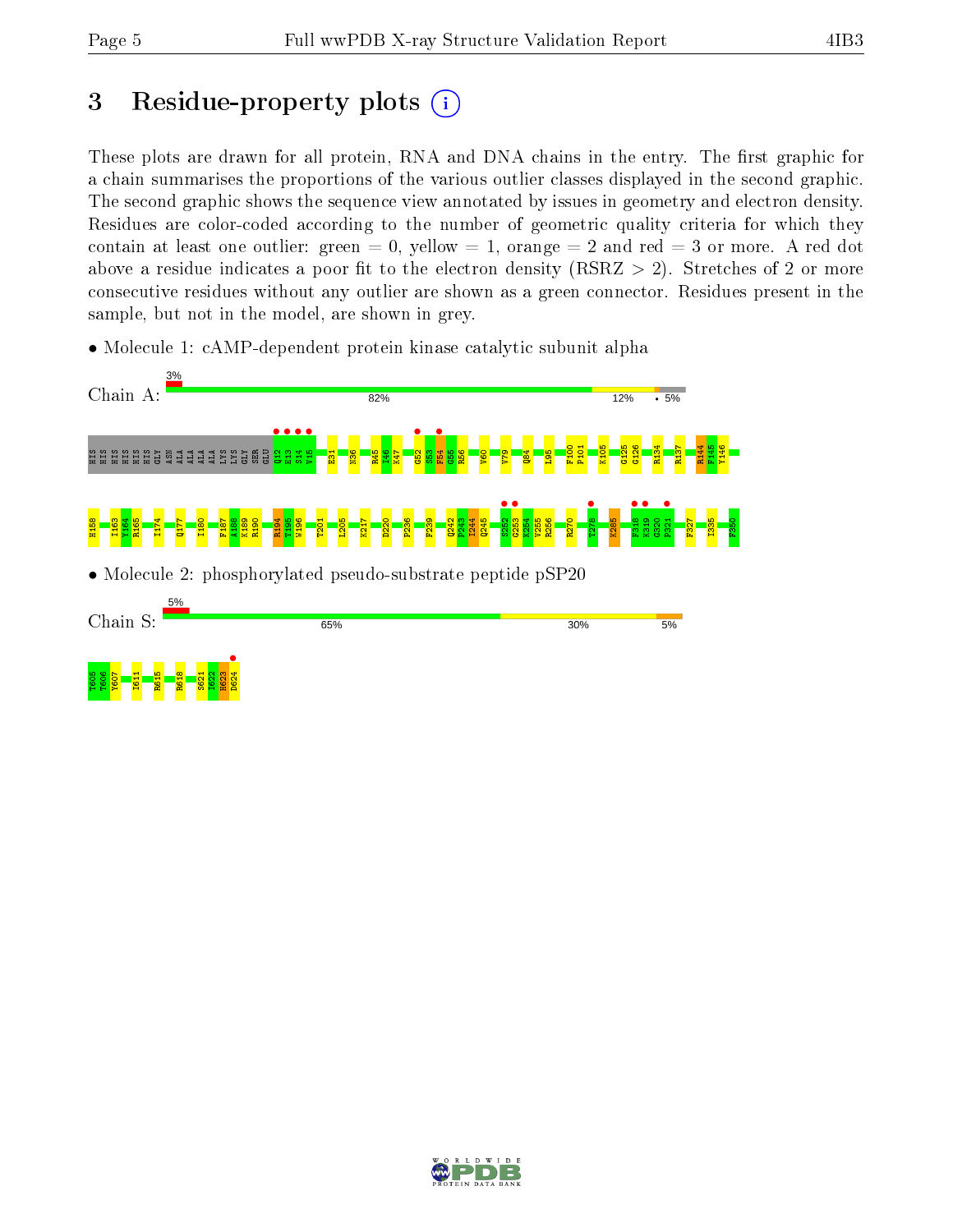# 4 Data and refinement statistics  $(i)$

| Property                                                         | Value                                               | Source     |
|------------------------------------------------------------------|-----------------------------------------------------|------------|
| Space group                                                      | P 21 21 21                                          | Depositor  |
| Cell constants                                                   | $79.31\text{\AA}$<br>57.54Å<br>98.42Å               | Depositor  |
| a, b, c, $\alpha$ , $\beta$ , $\gamma$                           | $90.00^\circ$<br>$90.00^{\circ}$<br>$90.00^{\circ}$ |            |
| Resolution $(A)$                                                 | 20.00<br>$\frac{1}{2}$<br>2.20                      | Depositor  |
|                                                                  | 37.40<br>$-2.20$                                    | <b>EDS</b> |
| % Data completeness                                              | (Not available) $(20.00-2.20)$                      | Depositor  |
| (in resolution range)                                            | $93.8(37.40-2.20)$                                  | <b>EDS</b> |
| $R_{merge}$                                                      | (Not available)                                     | Depositor  |
| $\mathrm{R}_{sym}$                                               | (Not available)                                     | Depositor  |
| $\langle I/\sigma(I) \rangle^{-1}$                               | 3.56 (at $2.20\text{\AA}$ )                         | Xtriage    |
| Refinement program                                               | <b>CNS</b>                                          | Depositor  |
| $R, R_{free}$                                                    | 0.182<br>0.228<br>$\frac{1}{2}$                     | Depositor  |
|                                                                  | 0.183,<br>0.226                                     | DCC        |
| $R_{free}$ test set                                              | $\overline{1163}$ reflections $(5.01\%)$            | wwPDB-VP   |
| Wilson B-factor $(A^2)$                                          | 26.3                                                | Xtriage    |
| Anisotropy                                                       | 0.562                                               | Xtriage    |
| Bulk solvent $k_{sol}(\text{e}/\text{A}^3), B_{sol}(\text{A}^2)$ | $0.36$ , 48.9                                       | <b>EDS</b> |
| L-test for twinning <sup>2</sup>                                 | $< L >$ = 0.48, $< L2 >$ = 0.32                     | Xtriage    |
| Estimated twinning fraction                                      | No twinning to report.                              | Xtriage    |
| $F_o, F_c$ correlation                                           | 0.95                                                | <b>EDS</b> |
| Total number of atoms                                            | 3244                                                | wwPDB-VP   |
| Average B, all atoms $(A^2)$                                     | 29.0                                                | wwPDB-VP   |

Xtriage's analysis on translational NCS is as follows: The largest off-origin peak in the Patterson function is  $5.50\%$  of the height of the origin peak. No significant pseudotranslation is detected.

<sup>&</sup>lt;sup>2</sup>Theoretical values of  $\langle |L| \rangle$ ,  $\langle L^2 \rangle$  for acentric reflections are 0.5, 0.333 respectively for untwinned datasets, and 0.375, 0.2 for perfectly twinned datasets.



<span id="page-5-1"></span><span id="page-5-0"></span><sup>1</sup> Intensities estimated from amplitudes.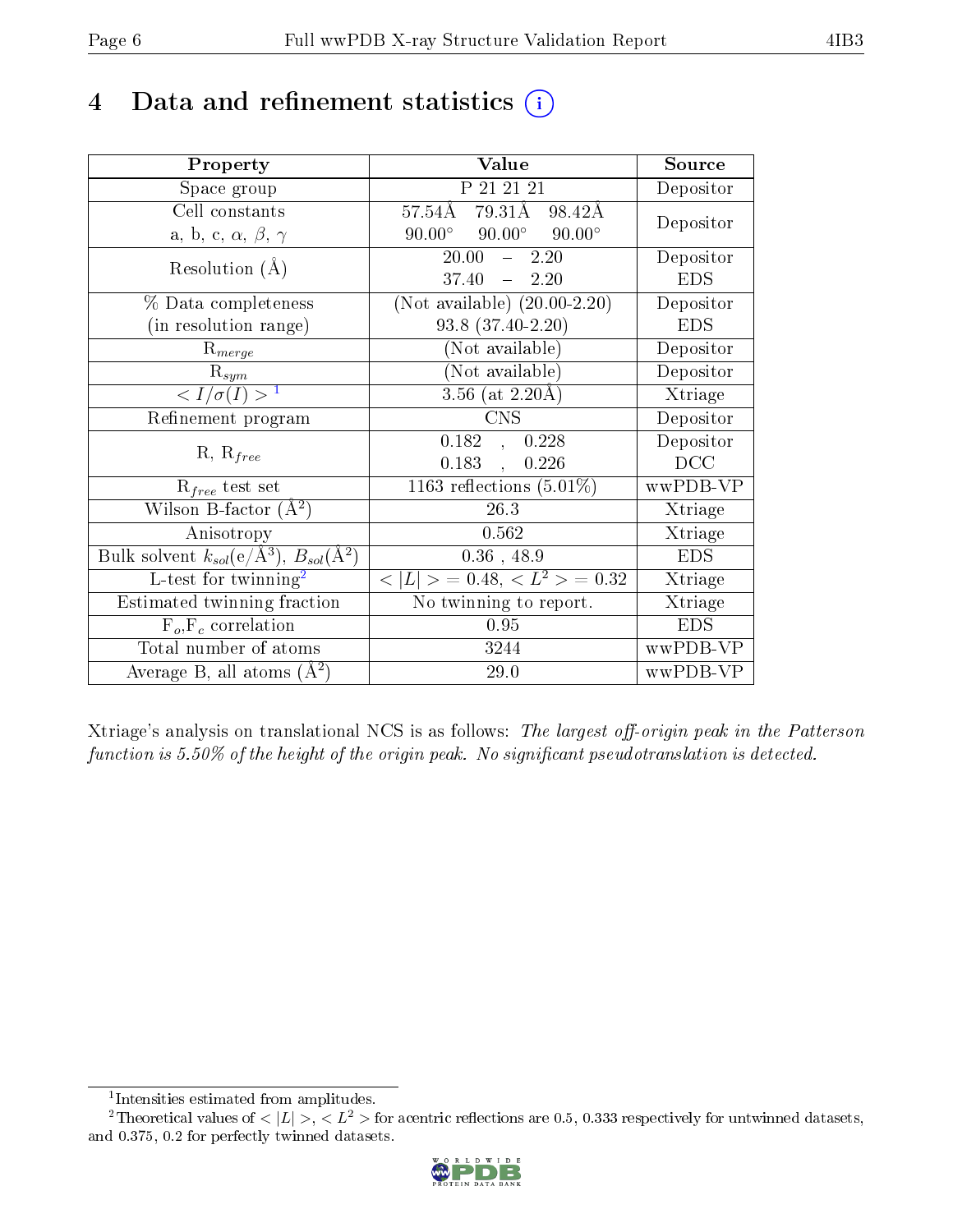# 5 Model quality  $(i)$

# 5.1 Standard geometry  $(i)$

Bond lengths and bond angles in the following residue types are not validated in this section: TPO, ADP, SEP

The Z score for a bond length (or angle) is the number of standard deviations the observed value is removed from the expected value. A bond length (or angle) with  $|Z| > 5$  is considered an outlier worth inspection. RMSZ is the root-mean-square of all Z scores of the bond lengths (or angles).

| Mol | Chain |      | Bond lengths |      | Bond angles    |
|-----|-------|------|--------------|------|----------------|
|     |       | RMSZ | $\# Z  > 5$  | RMSZ | $\ Z\  > 5$    |
|     |       | 0.29 | 0/2841       | 0.56 | 0/3825         |
| 9   |       | 0.31 | 0/150        | 0.54 | $^{\prime}198$ |
| ΔH  | A 11  | 0.29 | ′2991        | 0.56 | 4023           |

Chiral center outliers are detected by calculating the chiral volume of a chiral center and verifying if the center is modelled as a planar moiety or with the opposite hand.A planarity outlier is detected by checking planarity of atoms in a peptide group, atoms in a mainchain group or atoms of a sidechain that are expected to be planar.

|  | Mol   Chain   $\#\text{Chirality outliers}$   $\#\text{Planarity outliers}$ |
|--|-----------------------------------------------------------------------------|
|  |                                                                             |
|  |                                                                             |
|  |                                                                             |

There are no bond length outliers.

There are no bond angle outliers.

There are no chirality outliers.

All (9) planarity outliers are listed below:

| Mol            | Chain | $\operatorname{Res}$ | Type       | Group     |
|----------------|-------|----------------------|------------|-----------|
| 1              | А     | 134                  | ARG        | Sidechain |
| 1              | A     | 137                  | $\rm{ARG}$ | Sidechain |
| 1              | A     | 144                  | $\rm{ARG}$ | Sidechain |
| 1              | A     | 190                  | $\rm{ARG}$ | Sidechain |
| 1              | A     | 194                  | $\rm{ARG}$ | Sidechain |
| 1              | A     | 256                  | $\rm{ARG}$ | Sidechain |
| 1              | A     | 270                  | $\rm{ARG}$ | Sidechain |
| 1              | A     | 56                   | $\rm{ARG}$ | Sidechain |
| $\overline{2}$ | S     | 618                  | $\rm{ARG}$ | Sidechain |

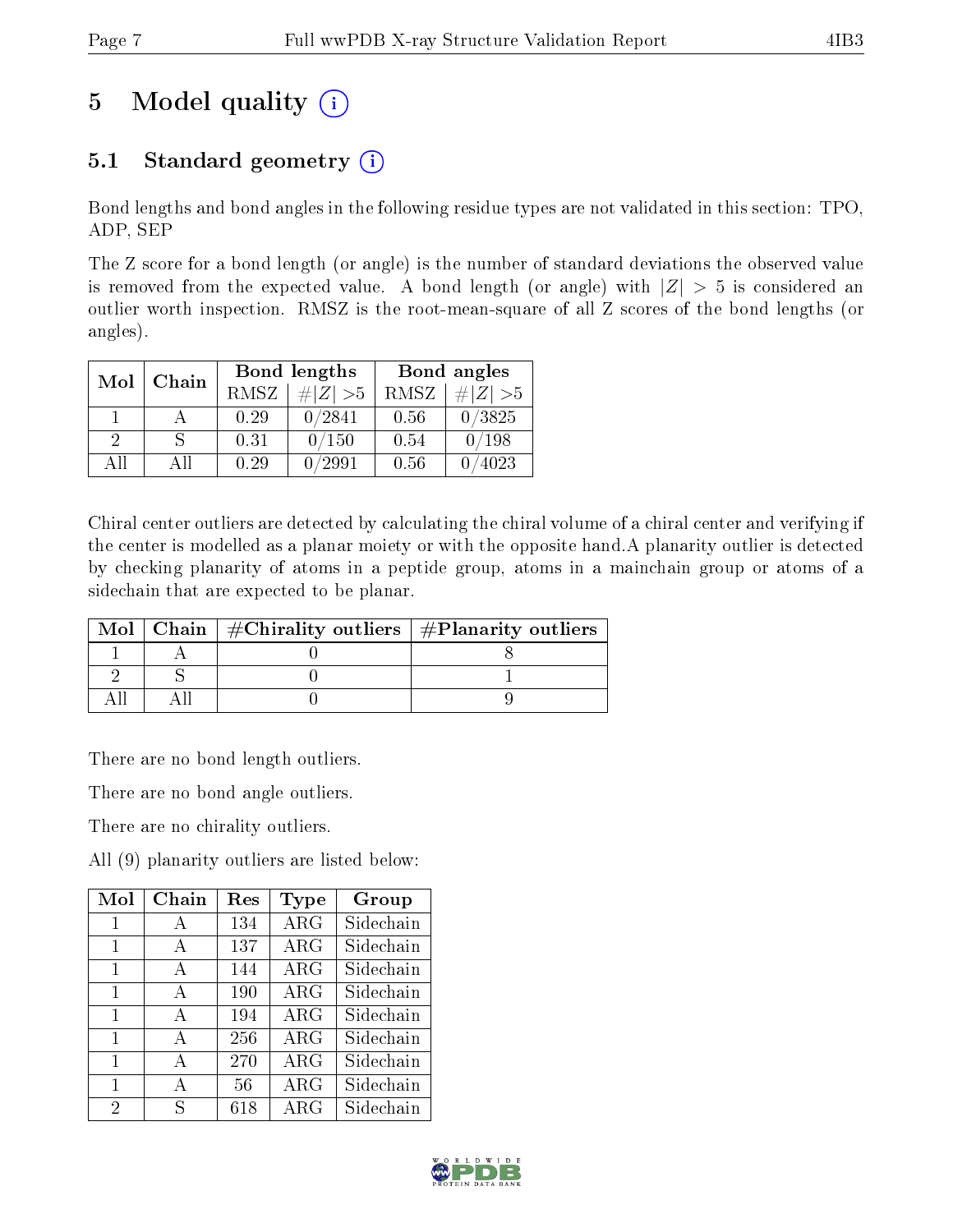### $5.2$  Too-close contacts  $(i)$

In the following table, the Non-H and H(model) columns list the number of non-hydrogen atoms and hydrogen atoms in the chain respectively. The H(added) column lists the number of hydrogen atoms added and optimized by MolProbity. The Clashes column lists the number of clashes within the asymmetric unit, whereas Symm-Clashes lists symmetry related clashes.

|  |      |      |   | Mol   Chain   Non-H   H(model)   H(added)   Clashes   Symm-Clashes |
|--|------|------|---|--------------------------------------------------------------------|
|  | 2804 | 2781 | ച |                                                                    |
|  | 159  | 144  |   |                                                                    |
|  | 97   | 1 ດ  |   |                                                                    |
|  | 234  |      |   |                                                                    |
|  | 20   |      |   |                                                                    |
|  | 3244 | 2937 | ົ |                                                                    |

The all-atom clashscore is defined as the number of clashes found per 1000 atoms (including hydrogen atoms). The all-atom clashscore for this structure is 6.

All (34) close contacts within the same asymmetric unit are listed below, sorted by their clash magnitude.

| $Atom-1$            | $\boldsymbol{\mathrm{Atom}\text{-}2}$ | Interatomic    | Clash         |
|---------------------|---------------------------------------|----------------|---------------|
|                     |                                       | distance $(A)$ | overlap $(A)$ |
| 1: A:285:LYS:HD3    | 1: A:285:LYS:H                        | 1.19           | 1.00          |
| 1: A:163: ILE: HG12 | 1: A: 217: LYS: HD3                   | 1.45           | 0.96          |
| 1:A:285:LYS:HD3     | 1:A:285:LYS:N                         | 1.97           | 0.79          |
| 1: A:285:LYS:CD     | 1: A:285:LYS:H                        | 2.01           | 0.73          |
| 1:A:242:GLN:HB2     | 1: A:245: GLN: HE21                   | 1.55           | 0.72          |
| 1: A:177: GLN: HG2  | 4:A:1130:HOH:O                        | 2.01           | 0.61          |
| 1: A:253: GLY:O     | 1:A:255:VAL:HG23                      | 2.07           | 0.55          |
| 1: A:201:THR:O      | 1: A:205:LEU:HD13                     | 2.08           | 0.54          |
| 1:A:236:PRO:HG2     | 1: A:239:PHE:HB3                      | 1.90           | 0.54          |
| 1: A:52: GLY:HA3    | 3:A:401:ADP:O3B                       | 2.11           | 0.51          |
| 1:A:144:ARG:HD3     | 4: A: 1108: HOH: O                    | 2.09           | 0.51          |
| 1:A:194:ARG:HD2     | 1: A: 196: TRP: CZ2                   | 2.46           | 0.51          |
| 1:A:244:ILE:C       | 1: A:244: ILE: H D13                  | 2.31           | 0.50          |
| 1:A:244:ILE:O       | 1:A:244:ILE:HD13                      | 2.13           | 0.49          |
| 1: A:36: ASN:ND2    | 4: A: 1094: HOH: O                    | 2.46           | 0.49          |
| 2: S:607: TYR: CZ   | 2: S: 611: ILE: HG13                  | 2.48           | 0.48          |
| 1: A:146:TYR:HB3    | 1: A:180: ILE: HD11                   | 1.95           | 0.48          |
| 1:A:242:GLN:H       | 1:A:245:GLN:NE2                       | 2.13           | 0.47          |
| 1: A:187:PHE:HE2    | 2:5:621:SEP:HB3                       | 1.80           | 0.46          |
| 1: A: 105: LYS: HE2 | 1: A: 105: LYS: HB3                   | 1.67           | 0.45          |
| 1: A:163: ILE: HG22 | 1:A:165:ARG:HG3                       | 1.98           | 0.45          |
| 2:S:615:ARG:HB2     | 4:S:718:HOH:O                         | 2.15           | 0.45          |

Continued on next page...

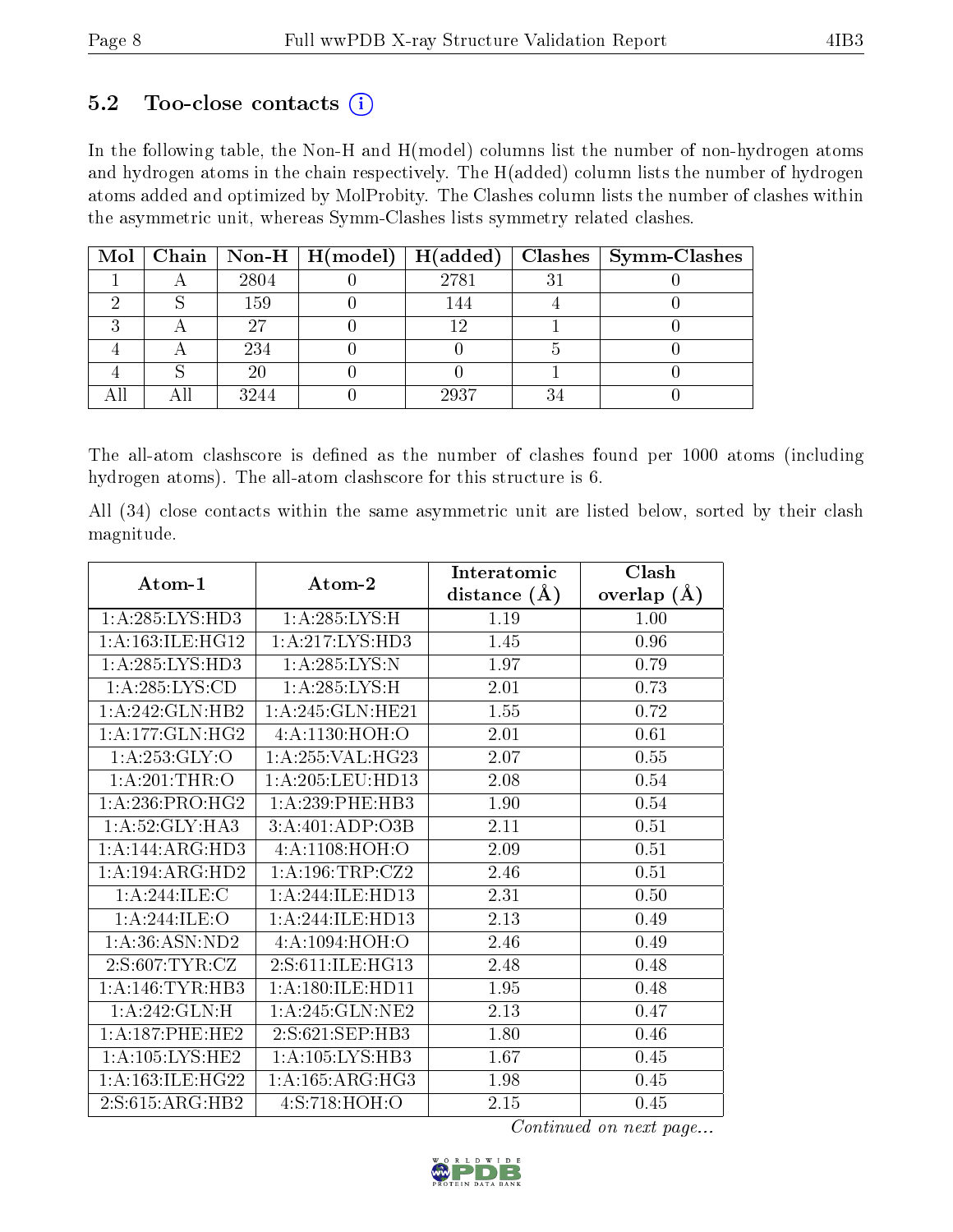| Atom-1             | Atom-2               | Interatomic<br>distance $(A)$ | Clash<br>overlap $(A)$ |
|--------------------|----------------------|-------------------------------|------------------------|
| 1: A:100: PHE:CG   | 1: A: 101: PRO: HD2  | 2.51                          | 0.45                   |
| 1: A:158:HIS:HE1   | 1:A:220:ASP:OD2      | 2.01                          | 0.44                   |
| 1:A:125:GLY:HA3    | 1:A:174:ILE:O        | 2.18                          | 0.43                   |
| 1:A:242:GLN:H      | 1:A:245:GLN:HE21     | 1.66                          | 0.43                   |
| 1:A:126:GLY:HA2    | 1:A:327:PHE:CZ       | 2.52                          | 0.43                   |
| 1:A:236:PRO:HB2    | 4: A: 1040: HOH:O    | 2.18                          | 0.43                   |
| 1: A: 335: ILE: O  | 1: A: 335: ILE: HG22 | 2.18                          | 0.43                   |
| 1: A:54:PHE:CZ     | 1: A:84: GLN:HG3     | 2.54                          | 0.43                   |
| 1:A:54:PHE:HE2     | 1: A:79: VAL:HG22    | 1.85                          | 0.41                   |
| 1: A: 189: LYS: NZ | 4: A: 1124: HOH: O   | 2.53                          | 0.40                   |
| 1:A:45:ARG:HA      | 1: A:60: VAL:HG12    | 2.03                          | 0.40                   |
| 2:S:623:HIS:O      | 2: S:624: ASP:C      | 2.60                          | 0.40                   |

Continued from previous page...

There are no symmetry-related clashes.

### 5.3 Torsion angles  $(i)$

#### 5.3.1 Protein backbone  $(i)$

In the following table, the Percentiles column shows the percent Ramachandran outliers of the chain as a percentile score with respect to all X-ray entries followed by that with respect to entries of similar resolution.

The Analysed column shows the number of residues for which the backbone conformation was analysed, and the total number of residues.

| Mol | Chain | Analysed                      | Favoured   Allowed   Outliers |           | $\mid$ Percentiles $\mid$                  |
|-----|-------|-------------------------------|-------------------------------|-----------|--------------------------------------------|
|     |       | $334/356$ (94\%)   318 (95\%) |                               | $16(5\%)$ | $\begin{bmatrix} 100 \\ 100 \end{bmatrix}$ |
|     |       | 17/20(85%)                    | $16(94\%)$                    | $1(6\%)$  | $\vert$ 100 $\vert$ 100 $\vert$ 1          |
| All | All   | $351/376$ (93\%)   334 (95\%) |                               | 17(5%)    | $\vert$ 100 $\vert$ 100 $\vert$            |

There are no Ramachandran outliers to report.

#### 5.3.2 Protein sidechains  $(i)$

In the following table, the Percentiles column shows the percent sidechain outliers of the chain as a percentile score with respect to all X-ray entries followed by that with respect to entries of similar resolution.

The Analysed column shows the number of residues for which the sidechain conformation was

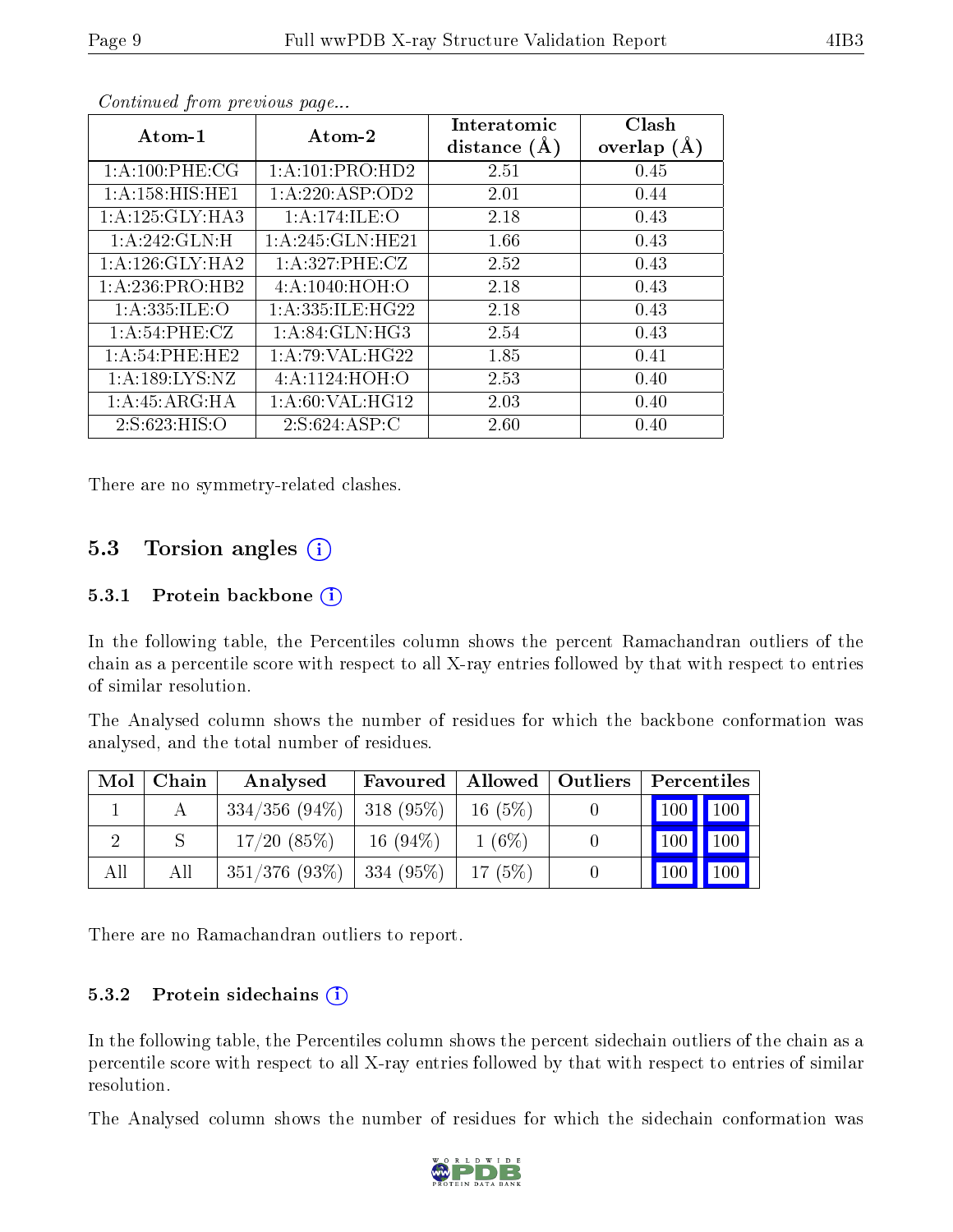| Mol | Chain | Analysed        | Rotameric    | $\vert$ Outliers | Percentiles |    |
|-----|-------|-----------------|--------------|------------------|-------------|----|
|     |       | $297/308(96\%)$ | 291 $(98\%)$ | 6 $(2\%)$        | 55          | 69 |
|     |       | $14/14$ (100%)  | $13(93\%)$   | 1(7%)            |             | 16 |
| All | All   | 311/322(97%)    | 304 $(98\%)$ | $7(2\%)$         | 50          | 63 |

analysed, and the total number of residues.

All (7) residues with a non-rotameric sidechain are listed below:

| Mol | Chain | Res | <b>Type</b> |
|-----|-------|-----|-------------|
|     |       | 31  | GLU         |
|     |       | 47  | <b>LYS</b>  |
|     |       | 54  | <b>PHE</b>  |
|     |       | 95  | LEU         |
|     |       | 244 | ILE         |
|     |       | 285 | <b>LYS</b>  |
| 2   |       | 623 | <b>HIS</b>  |

Some sidechains can be flipped to improve hydrogen bonding and reduce clashes. All (8) such sidechains are listed below:

| Mol | Chain | Res | <b>Type</b> |
|-----|-------|-----|-------------|
| 1   | А     | 36  | <b>ASN</b>  |
| 1   | A     | 39  | <b>GLN</b>  |
| 1   | А     | 99  | <b>ASN</b>  |
|     | А     | 113 | <b>ASN</b>  |
| 1   | А     | 158 | <b>HIS</b>  |
|     | А     | 245 | <b>GLN</b>  |
|     |       | 271 | <b>ASN</b>  |
|     |       | 307 | <b>GLN</b>  |

#### 5.3.3 RNA [O](https://www.wwpdb.org/validation/2017/XrayValidationReportHelp#rna)i

There are no RNA molecules in this entry.

### 5.4 Non-standard residues in protein, DNA, RNA chains (i)

4 non-standard protein/DNA/RNA residues are modelled in this entry.

In the following table, the Counts columns list the number of bonds (or angles) for which Mogul statistics could be retrieved, the number of bonds (or angles) that are observed in the model and the number of bonds (or angles) that are defined in the Chemical Component Dictionary. The Link column lists molecule types, if any, to which the group is linked. The Z score for a bond

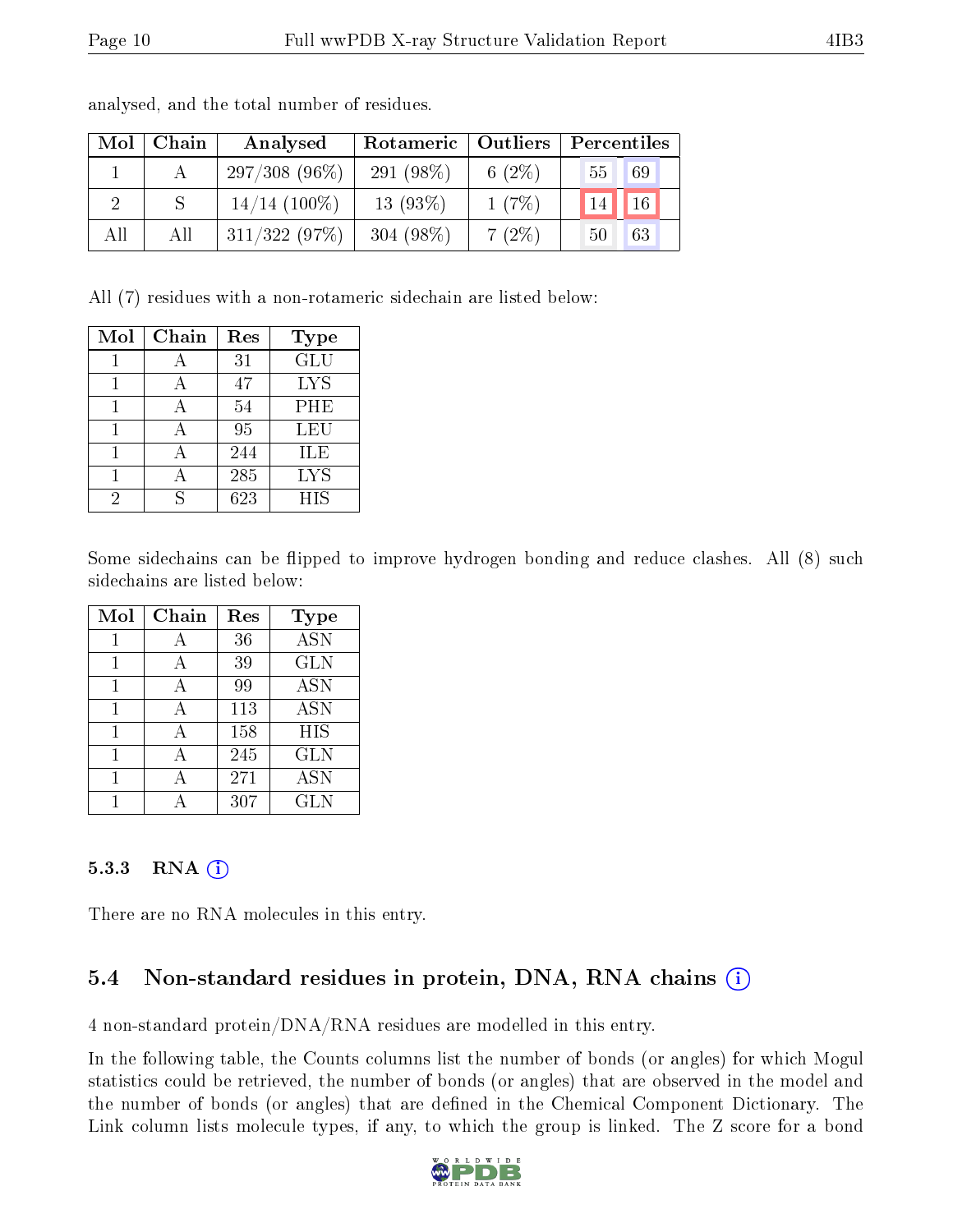|--|

| Mol            | <b>Type</b> | Res<br>Chain |     | Link           | <b>Bond lengths</b> |      |           | Bond angles |      |                          |
|----------------|-------------|--------------|-----|----------------|---------------------|------|-----------|-------------|------|--------------------------|
|                |             |              |     |                | Counts              | RMSZ | Z >2<br># | Counts      | RMSZ | # $ Z  > 2$              |
|                | <b>SEP</b>  | А            | 338 |                | 8,9,10              | 1.39 | $(12\%)$  | 8,12,14     | 1.92 | 2(25%)                   |
|                | <b>SEP</b>  | А            | 139 |                | 8,9,10              | 1.64 | $(12\%)$  | 8,12,14     | 1.76 | 2(25%)                   |
|                | TPO         | $\mathbf{A}$ | 197 |                | 8,10,11             | 1.44 | $(12\%)$  | 10, 14, 16  | 1.76 | $(10\%)$<br>$\mathbf{1}$ |
| $\overline{2}$ | <b>SEP</b>  | S            | 621 | $\overline{2}$ | 8,9,10              | 1.52 | $(12\%)$  | 8,12,14     | 2.12 | 2(25%)                   |

length (or angle) is the number of standard deviations the observed value is removed from the expected value. A bond length (or angle) with  $|Z| > 2$  is considered an outlier worth inspection. RMSZ is the root-mean-square of all Z scores of the bond lengths (or angles).

In the following table, the Chirals column lists the number of chiral outliers, the number of chiral centers analysed, the number of these observed in the model and the number defined in the Chemical Component Dictionary. Similar counts are reported in the Torsion and Rings columns. '-' means no outliers of that kind were identified.

| Mol | <b>Type</b> | Chain |     | Res   Link   Chirals | Torsions  | Rings |
|-----|-------------|-------|-----|----------------------|-----------|-------|
|     | <b>SEP</b>  |       | 338 |                      | 5/5/8/10  |       |
|     | <b>SEP</b>  |       | 139 | $\sim$               | 1/5/8/10  |       |
|     | <b>TPO</b>  |       | 197 | $\sim$               | 1/9/11/13 |       |
|     | <b>SEP</b>  |       | 621 |                      | 4/5/8/10  |       |

All (4) bond length outliers are listed below:

| Mol | Chain | $+$ Res $+$ | Type <sup>1</sup> | Atoms                   |      | $\Box$ Observed(A) | Ideal(A  |
|-----|-------|-------------|-------------------|-------------------------|------|--------------------|----------|
|     |       | 139         | SEP               | $P-O1P$                 | 3.61 | $1.62\,$           | $1.50\,$ |
|     |       | 621         | SEP               | $P-O1P$                 | 3.09 | $1.60\,$           | $1.50\,$ |
|     |       | 197         |                   | $P$ -O <sub>1</sub> $P$ | 3.07 | $1.60\,$           | $1.50\,$ |
|     |       | 338         | <b>SEP</b>        | $P$ -O <sub>1</sub> $P$ | 2.75 | $1.59\,$           | $1.50\,$ |

All (7) bond angle outliers are listed below:

| Mol            | Chain | Res | Type       | Atoms      | Z       | Observed $(°)$ | Ideal $(°)$ |
|----------------|-------|-----|------------|------------|---------|----------------|-------------|
|                | А     | 197 | <b>TPO</b> | P-OG1-CB   | $-5.27$ | 107.30         | 123.21      |
| $\overline{2}$ |       | 621 | <b>SEP</b> | OG-CB-CA   | 4.18    | 112.21         | 108.14      |
|                | А     | 139 | <b>SEP</b> | P-OG-CB    | $-3.85$ | 107.69         | 118.30      |
| $\overline{2}$ |       | 621 | <b>SEP</b> | P-OG-CB    | $-3.60$ | 108.37         | 118.30      |
|                |       | 338 | <b>SEP</b> | OG-CB-CA   | 3.54    | 111.59         | 108.14      |
|                | А     | 338 | <b>SEP</b> | P-OG-CB    | $-3.34$ | 109.10         | 118.30      |
|                | А     | 139 | <b>SEP</b> | $OG-CB-CA$ | 2.36    | 110.44         | 108.14      |

There are no chirality outliers.

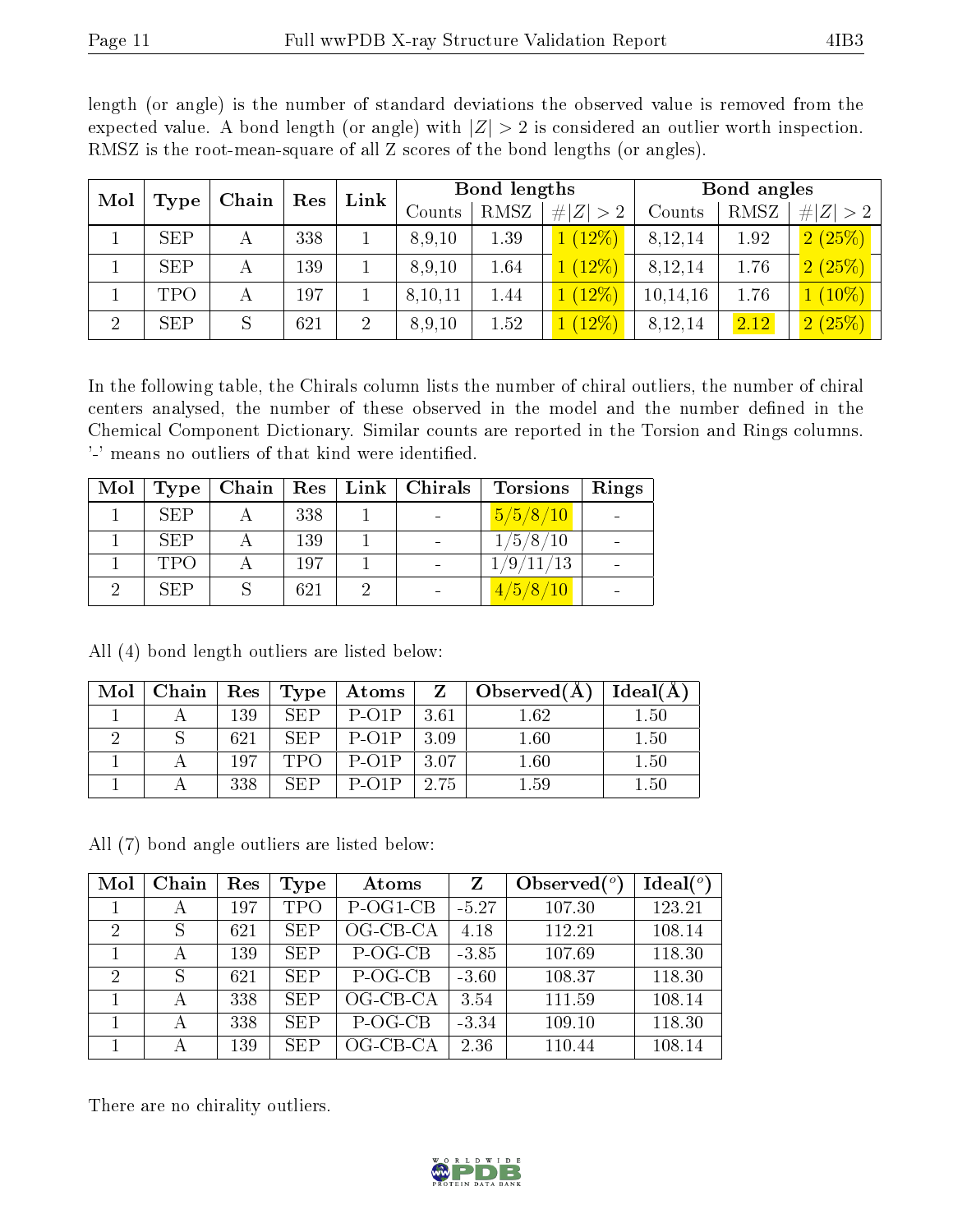| Mol            | Chain | Res | Type       | Atoms         |
|----------------|-------|-----|------------|---------------|
| 1              | А     | 338 | <b>SEP</b> | $CB-OG-P-O2P$ |
| 1              | А     | 338 | SEP        | $CB-OG-P-O3P$ |
| 1              | А     | 197 | <b>TPO</b> | $O$ -C-CA-CB  |
| $\overline{2}$ | S     | 621 | SEP        | CB-OG-P-O2P   |
| 2              | S     | 621 | <b>SEP</b> | CB-OG-P-O3P   |
| 1              | А     | 338 | <b>SEP</b> | $CB-OG-P-O1P$ |
| 2              | ς     | 621 | SEP        | CB-OG-P-O1P   |
| 1              | A     | 338 | SEP        | $CA-CB-OG-P$  |
| 2              | S     | 621 | SEP        | $CA-CB-OG-P$  |
| 1              | А     | 338 | SEP        | N-CA-CB-OG    |
| 1              | А     | 139 | SEP        | $CB-OG-P-O1P$ |

All (11) torsion outliers are listed below:

There are no ring outliers.

1 monomer is involved in 1 short contact:

|  |                    | Mol   Chain   Res   Type   Clashes   Symm-Clashes |
|--|--------------------|---------------------------------------------------|
|  | $621 + \text{SEP}$ |                                                   |

### 5.5 Carbohydrates (i)

There are no carbohydrates in this entry.

### 5.6 Ligand geometry  $(i)$

1 ligand is modelled in this entry.

In the following table, the Counts columns list the number of bonds (or angles) for which Mogul statistics could be retrieved, the number of bonds (or angles) that are observed in the model and the number of bonds (or angles) that are defined in the Chemical Component Dictionary. The Link column lists molecule types, if any, to which the group is linked. The Z score for a bond length (or angle) is the number of standard deviations the observed value is removed from the expected value. A bond length (or angle) with  $|Z| > 2$  is considered an outlier worth inspection. RMSZ is the root-mean-square of all Z scores of the bond lengths (or angles).

| Mol<br>$\vert$ Type $\vert$ Chain $\vert$ Res $\vert$ |     |     | Link | Bond lengths |            |         | Bond angles   |          |         |         |
|-------------------------------------------------------|-----|-----|------|--------------|------------|---------|---------------|----------|---------|---------|
|                                                       |     |     |      | Counts       | RMSZ       | $\# Z $ | Counts   RMSZ |          | $\# Z $ |         |
|                                                       | ADP | . . | 401  |              | 24, 29, 29 | 1.13    | 2(8%          | 29,45,45 | 1.37    | $2(6\%$ |

In the following table, the Chirals column lists the number of chiral outliers, the number of chiral centers analysed, the number of these observed in the model and the number defined in the

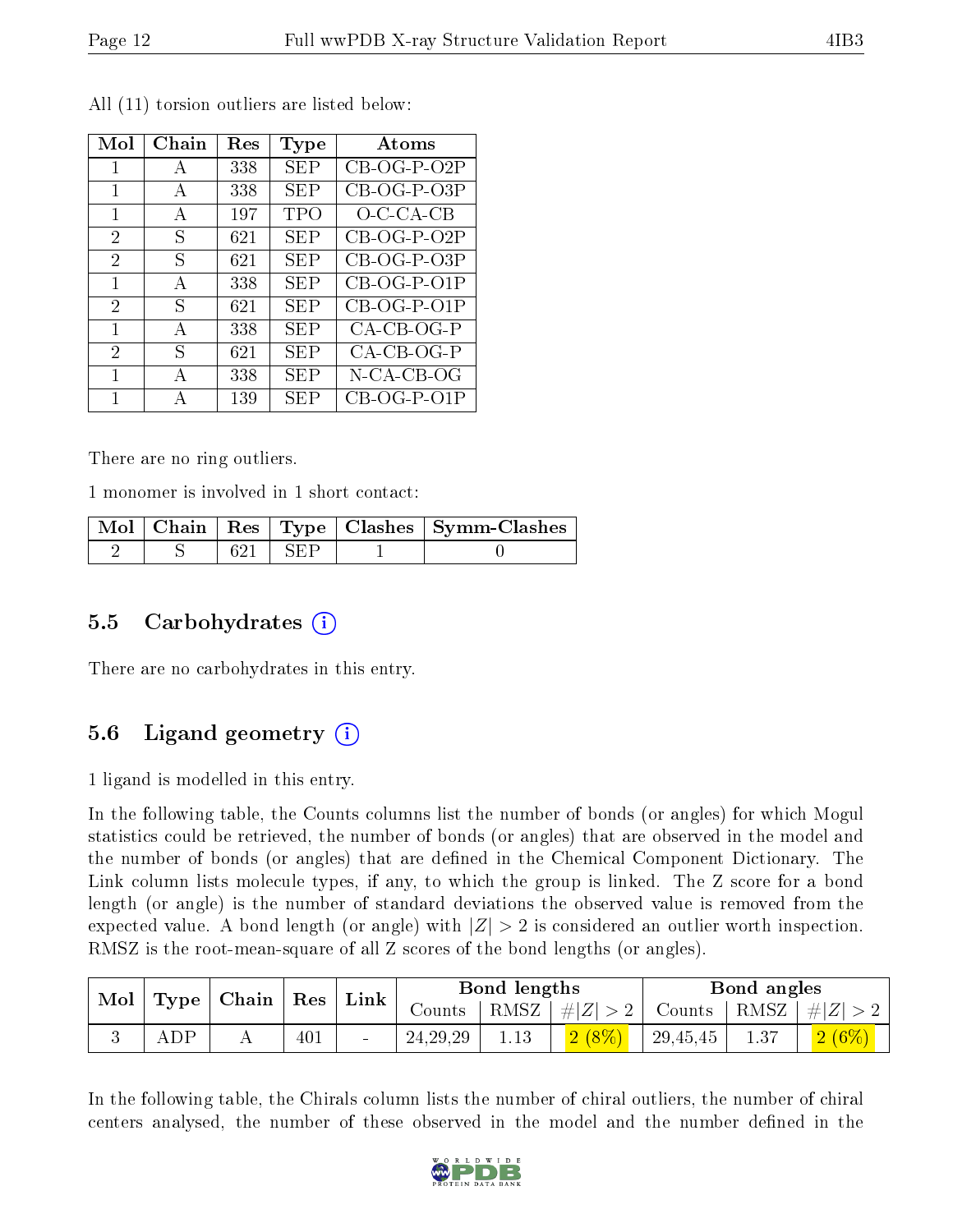Chemical Component Dictionary. Similar counts are reported in the Torsion and Rings columns. '-' means no outliers of that kind were identified.

|     |     | Mol   Type   Chain   Res   Link   Chirals | Torsions                                | Rings |
|-----|-----|-------------------------------------------|-----------------------------------------|-------|
| ADP | 401 |                                           | $\mid$ 3/12/32/32 $\mid$ 0/3/3/3 $\mid$ |       |

All (2) bond length outliers are listed below:

| Mol | Chain |     |      | $\vert$ Res $\vert$ Type $\vert$ Atoms $\vert$ |         | $\mid$ Observed( $\AA$ ) $\mid$ Ideal( $\AA$ ) $\mid$ |          |
|-----|-------|-----|------|------------------------------------------------|---------|-------------------------------------------------------|----------|
|     |       | 401 | ADP. | $C2-N1$                                        | 2.21    | 1.38                                                  |          |
|     |       | 401 | ADP  | $C2'$ -C1'                                     | $-2.06$ | $1.50\,$                                              | $1.53\,$ |

All (2) bond angle outliers are listed below:

| $^{\cdot}$ Mol $_{\perp}$ | $\mid$ Chain $\mid$ Res $\mid$ Type |     |      | Atoms                              |      | $\mid$ Observed $({}^o)$ $\mid$ Ideal $({}^o)$ |        |
|---------------------------|-------------------------------------|-----|------|------------------------------------|------|------------------------------------------------|--------|
|                           |                                     | 401 |      | ADP $\vert$ C1'-N9-C4 $\vert$ 3.71 |      | 133.16                                         | 126.64 |
|                           |                                     |     | A DP | C5-C6-N6                           | 2.57 | 124.26                                         | 120.35 |

There are no chirality outliers.

All (3) torsion outliers are listed below:

| Mol | Chain | $\operatorname{Res}$ | $\vert$ Type | Atoms         |
|-----|-------|----------------------|--------------|---------------|
|     |       | 401                  | A DP         | PA-O3A-PB-O3B |
|     |       | 401                  | A DP         | PA-O3A-PB-O2B |
|     |       | 401                  |              | PB-03A-PA-02A |

There are no ring outliers.

1 monomer is involved in 1 short contact:

|  |     |        | Mol   Chain   Res   Type   Clashes   Symm-Clashes |
|--|-----|--------|---------------------------------------------------|
|  | 401 | ⊢ A DP |                                                   |

The following is a two-dimensional graphical depiction of Mogul quality analysis of bond lengths, bond angles, torsion angles, and ring geometry for all instances of the Ligand of Interest. In addition, ligands with molecular weight > 250 and outliers as shown on the validation Tables will also be included. For torsion angles, if less then 5% of the Mogul distribution of torsion angles is within 10 degrees of the torsion angle in question, then that torsion angle is considered an outlier. Any bond that is central to one or more torsion angles identified as an outlier by Mogul will be highlighted in the graph. For rings, the root-mean-square deviation (RMSD) between the ring in question and similar rings identified by Mogul is calculated over all ring torsion angles. If the average RMSD is greater than 60 degrees and the minimal RMSD between the ring in question and any Mogul-identified rings is also greater than 60 degrees, then that ring is considered an outlier. The outliers are highlighted in purple. The color gray indicates Mogul did not find sufficient

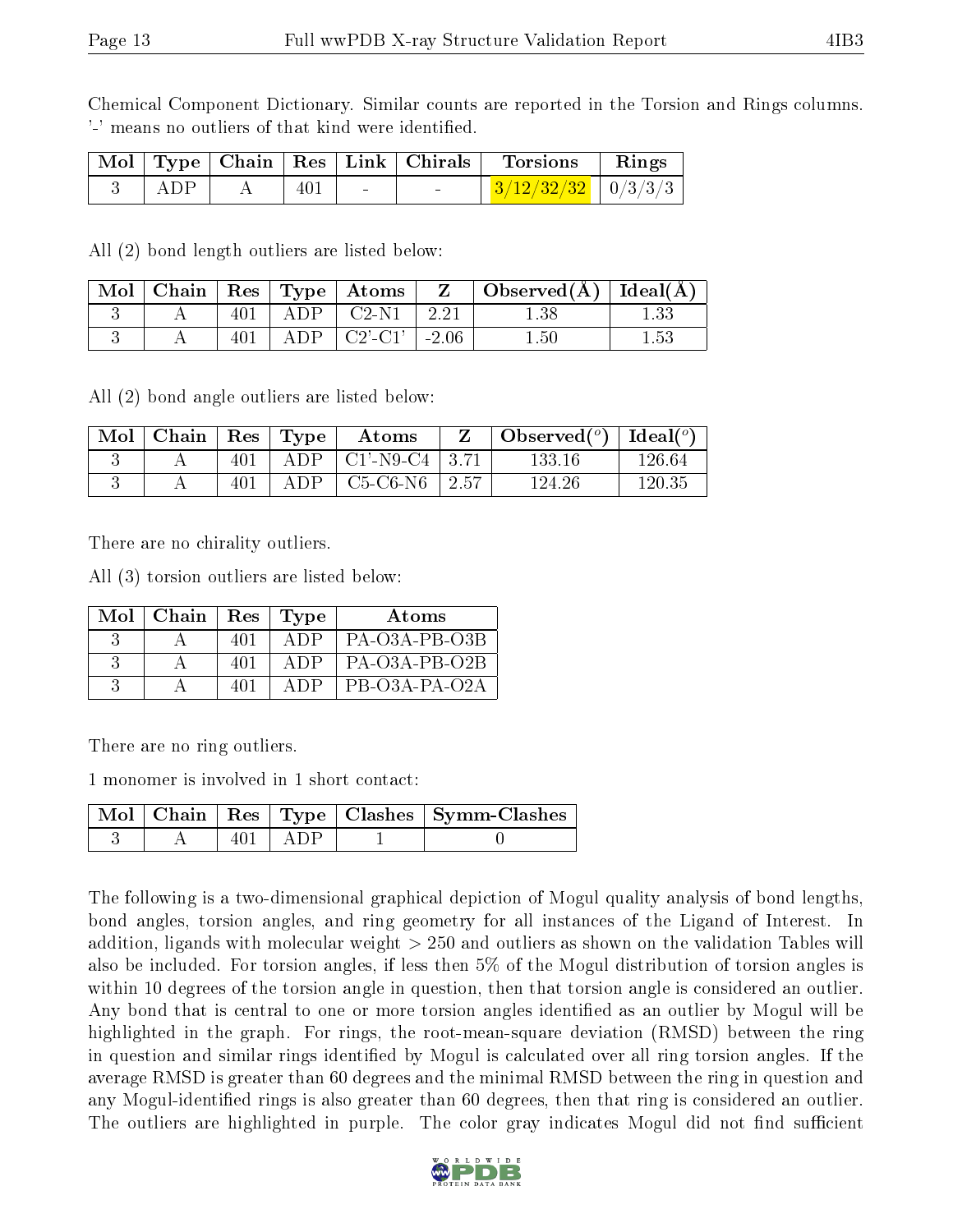

equivalents in the CSD to analyse the geometry.

# 5.7 [O](https://www.wwpdb.org/validation/2017/XrayValidationReportHelp#nonstandard_residues_and_ligands)ther polymers (i)

There are no such residues in this entry.

### 5.8 Polymer linkage issues (i)

There are no chain breaks in this entry.

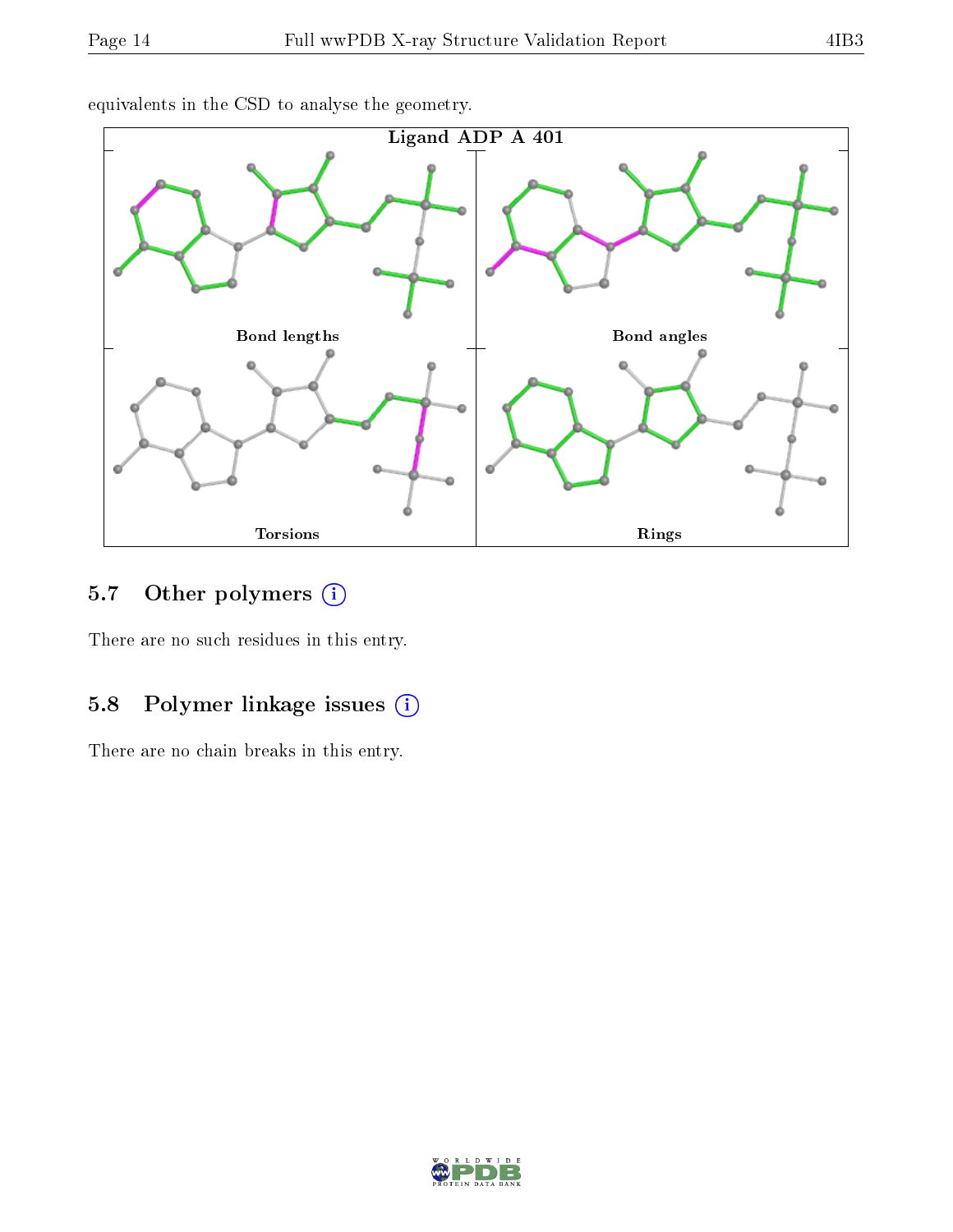# 6 Fit of model and data  $\circ$

## 6.1 Protein, DNA and RNA chains (i)

In the following table, the column labelled  $#RSRZ>2'$  contains the number (and percentage) of RSRZ outliers, followed by percent RSRZ outliers for the chain as percentile scores relative to all X-ray entries and entries of similar resolution. The OWAB column contains the minimum, median,  $95<sup>th</sup>$  percentile and maximum values of the occupancy-weighted average B-factor per residue. The column labelled  $Q< 0.9$  lists the number of (and percentage) of residues with an average occupancy less than 0.9.

| Mol | Chain | Analysed        | ${ <\hspace{-1.5pt}{\mathrm{RSRZ}} \hspace{-1.5pt}>}$ | # $RSRZ>2$                       | $OWAB(A^2)$    | Q <sub>0.9</sub> |
|-----|-------|-----------------|-------------------------------------------------------|----------------------------------|----------------|------------------|
|     |       | $336/356(94\%)$ | $-0.06$                                               | $12(3\%)$<br> 42 <br> 41         | 16, 26, 47, 76 |                  |
|     |       | 19/20(95%)      | $-0.22$                                               | $1(5\%)$ 26<br> 25               | 20, 24, 56, 64 |                  |
| All | All   | $355/376(94\%)$ | $-0.07$                                               | $13(3\%)$ 41<br>139 <sup>1</sup> | 16, 26, 47, 76 |                  |

All (13) RSRZ outliers are listed below:

| Mol            | Chain | $\operatorname{Res}% \left( \mathcal{N}\right) \equiv\operatorname{Res}(\mathcal{N}_{0},\mathcal{N}_{0})$ | Type       | <b>RSRZ</b> |
|----------------|-------|-----------------------------------------------------------------------------------------------------------|------------|-------------|
| $\overline{2}$ | S     | 624                                                                                                       | ASP        | 5.4         |
| 1              | А     | 318                                                                                                       | PHE        | 4.6         |
| $\mathbf{1}$   | А     | 12                                                                                                        | <b>GLN</b> | 4.1         |
| 1              | A     | 15                                                                                                        | <b>VAL</b> | 3.7         |
| 1              | А     | 253                                                                                                       | <b>GLY</b> | 3.5         |
| $\mathbf{1}$   | А     | 52                                                                                                        | <b>GLY</b> | 3.5         |
| 1              | А     | 278                                                                                                       | THR        | 3.2         |
| 1              | A     | 13                                                                                                        | GLU        | 3.1         |
| $\mathbf{1}$   | А     | 14                                                                                                        | SER        | 3.0         |
| 1              | А     | 319                                                                                                       | <b>LYS</b> | 2.7         |
| 1              | A     | 321                                                                                                       | PRO        | 2.6         |
| 1              | А     | 54                                                                                                        | PHE        | 2.4         |
| 1              |       | 252                                                                                                       | SER        | 2.3         |

### 6.2 Non-standard residues in protein, DNA, RNA chains (i)

In the following table, the Atoms column lists the number of modelled atoms in the group and the number defined in the chemical component dictionary. The B-factors column lists the minimum, median,  $95<sup>th</sup>$  percentile and maximum values of B factors of atoms in the group. The column labelled  $Q< 0.9$ ' lists the number of atoms with occupancy less than 0.9.

|  |     |              |        | $\mid$ Mol $\mid$ Type $\mid$ Chain $\mid$ Res $\mid$ Atoms $\mid$ RSCC $\mid$ RSR $\mid$ B-factors(A <sup>2</sup> ) $\mid$ Q<0.9 |  |
|--|-----|--------------|--------|-----------------------------------------------------------------------------------------------------------------------------------|--|
|  | 139 | $10/11$ 0.84 | ' 0.18 | 22,30,51,52                                                                                                                       |  |

Continued on next page...

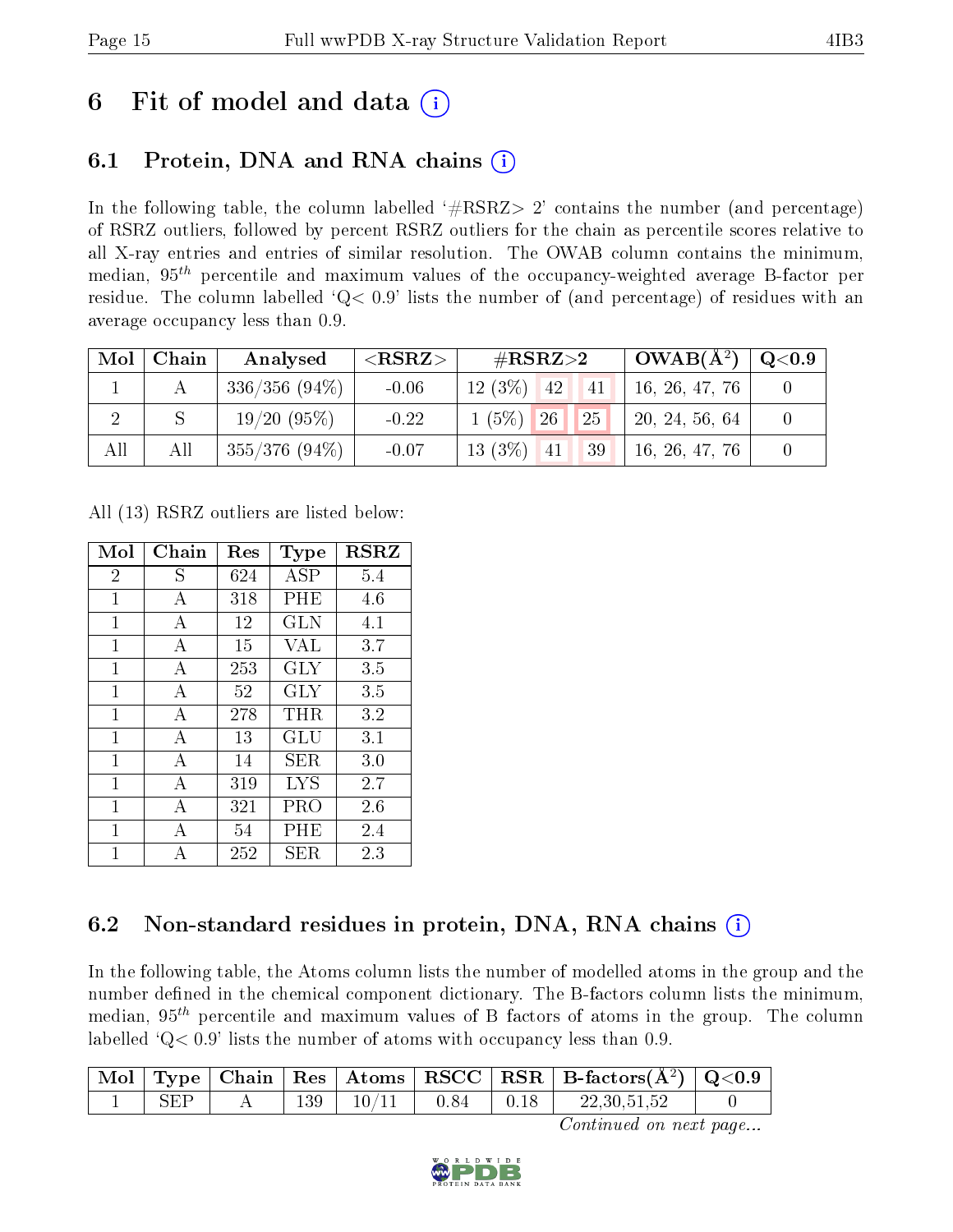| Mol | Type | Chain | $\operatorname{Res}$ | $\vert$ Atoms | $\bf RSCC$ |      | $\parallel$ RSR $\parallel$ B-factors( $\AA^2$ ) | $\mathrm{Q}{<}0.9$ |
|-----|------|-------|----------------------|---------------|------------|------|--------------------------------------------------|--------------------|
|     | SEP  |       | 621                  |               | 0.92       | 0.12 | 30, 37, 46, 47                                   |                    |
|     | SEP  |       | 338                  | 10 /11        | 0.96       | 0.11 | 32, 34, 38, 39                                   |                    |
|     | TPO  |       | 197                  |               | 0.98       | 0.10 | 19, 22, 24, 24                                   |                    |

Continued from previous page...

#### 6.3 Carbohydrates  $(i)$

There are no carbohydrates in this entry.

#### 6.4 Ligands  $(i)$

In the following table, the Atoms column lists the number of modelled atoms in the group and the number defined in the chemical component dictionary. The B-factors column lists the minimum, median,  $95<sup>th</sup>$  percentile and maximum values of B factors of atoms in the group. The column labelled  $Q < 0.9$ ' lists the number of atoms with occupancy less than 0.9.

|       |     |          |      |      | $\mid$ Mol $\mid$ Type $\mid$ Chain $\mid$ Res $\mid$ Atoms $\mid$ RSCC $\mid$ RSR $\mid$ B-factors(Å <sup>2</sup> ) $\mid$ Q<0.9 $\mid$ |  |
|-------|-----|----------|------|------|------------------------------------------------------------------------------------------------------------------------------------------|--|
| A D P | 401 | $-27/27$ | 0.82 | 0.18 | 23,32,66,67                                                                                                                              |  |

The following is a graphical depiction of the model fit to experimental electron density of all instances of the Ligand of Interest. In addition, ligands with molecular weight  $> 250$  and outliers as shown on the geometry validation Tables will also be included. Each fit is shown from different orientation to approximate a three-dimensional view.